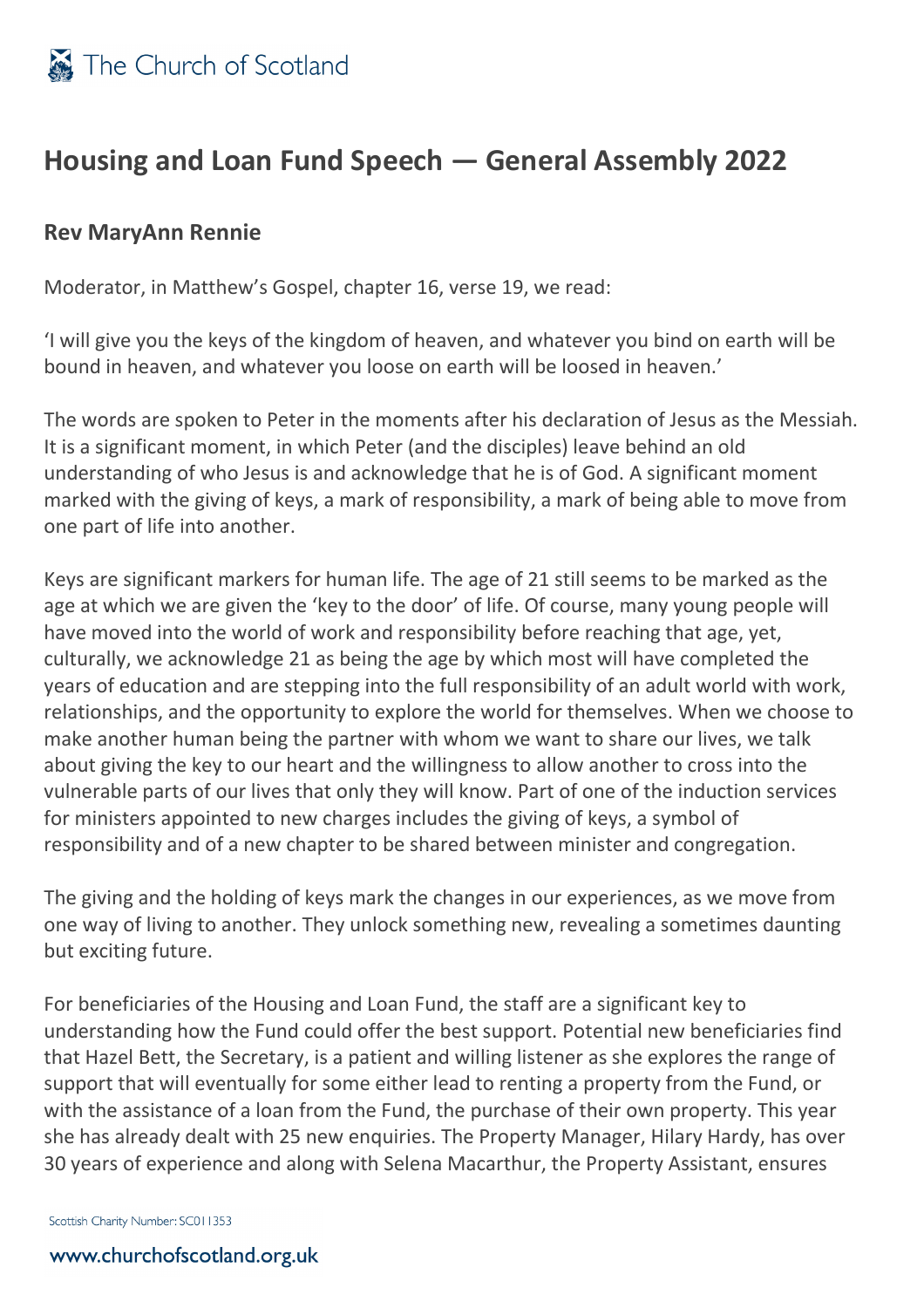## The Church of Scotland

that the 187 rental properties are well maintained and compliant with an increasing raft of legislative requirements. She also prepares properties to be sold once they have become vacant and are no longer required for the purposes of the Housing and Loan Fund.

The Housing and Loan Fund Trustees greatly value the information and talent that the staff hold, and we appreciate the additional support provided by both the Law Department and the General Treasurer's Department, and we particularly want to offer thanks to Elspeth Annan and her Team, and Gosia Fulton.

Some may have noticed that our report offers more information than in previous years. It still includes the regular activities of what the Housing and Loan Fund offers to the church and to beneficiaries. Neither the Secretary nor the Property Manager have been able to return to the visits that were once part of their job, because the Covid-19 pandemic has continued to limit activities. Both have however ensured that beneficiaries have been contacted, and the maintenance and repair of properties is continuing.

The past two years have however not been business as usual for the Fund, and much time has been spent on a Strategic Review of the Fund as the Trustees have recognised that there are significant assets held which could be of use to the wider benefit of the church. It is hoped that that the Strategic Review will be completed by the next General Assembly.

The Trustees of the Housing and Loan Fund are very conscious that we are part of a rapidly changing church, but also a time of significant change for ministers and their families. We would want to encourage those who are considering their options for retirement, and who sit within the eligibility parameters of our current constitution to be in touch with the Secretary. The guidance notes for the Fund are available on the Housing and Loan Fund page on the Church of Scotland website. Sometimes people are unsure if they qualify, and our staff are very willing to explore if the Fund can offer support. We are particularly conscious of those working beyond retirement age and would want to affirm that the Fund is there to offer help. However, the Fund is not just there for those approaching and considering retirement, and we recognise that circumstances change and some may need new or additional support at a later stage.

We do of course still have parameters within which we work, with an upper limit for borrowing and rental. These amounts are reviewed annually in December and take into consideration house purchase prices across Scotland. We are aware that in recent years that for some recent house price rises have meant that in some areas of Scotland it has been more difficult to purchase property, and that some would like us to review the limit more frequently. There is a balance to be found in ensuring that those who have just

Scottish Charity Number: SC011353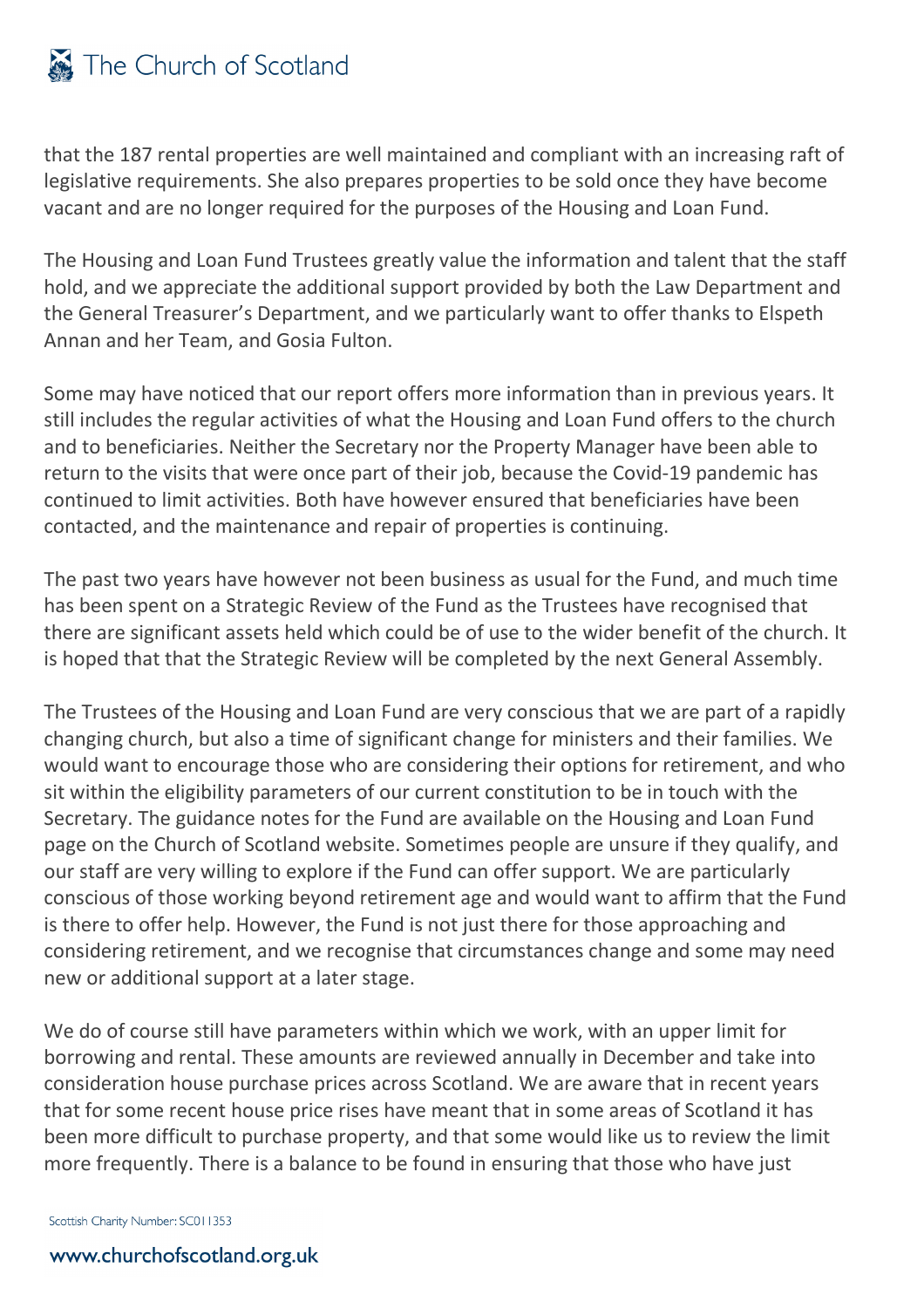purchased are not disadvantaged because they bought just before the limit changes. No system is perfect, but a once-a-year review also ensures that the changes required across various departments within the Church offices are easily managed. In recent years we have been able to offer an increased limit, in part because of the Fund's current good financial status, but also because of the Trustees' commitment to ensuring a good quality of housing stock for those living within them.

While the Financial Review is still to be completed, the Trustees do plan a more proactive maintenance spend to ensure that the rental properties are in the best condition. This spend also enables a move towards the Energy Performance Certificate requirements that are approaching in the next few years and responds to the Church of Scotland's environmental aspirations. Enacting this ambition has not been easy even with the relaxation of COVID-19 regulations, as those involved in the relevant trades are still in short supply because of a backlog of work. Once there is momentum in this action, it is likely that a new member of staff will be employed to support the progression of work and we are in the process of finalising the skill set that will be required for the task.

Our review has also encouraged us to ensure the care and support of our beneficiaries is at the centre of our actions, and our report highlights the other areas of our working where the Trustees have decided to bear more of the financial cost. These include the payment of the Law Department's legal fees, factoring fees that do not include a care element, reduced interest rates charged on loans, and the removal of enhanced interest rates following the immediate death of a borrower.

Moderator, our deliverance this year runs to two sections, with the second asking that the General Assembly appoint Mrs Barbara Finlayson as Trustee of the Fund. Not all of those who serve on the Housing and Loan Fund are appointed by the General Assembly, and the Rev Scott McCarthy will be joining the Trustees as an appointment by Faith Nurture Forum.

With new arrivals there are also departures. This year both the Rev Joanne Hood and I complete eight years of service to the Fund. We would want to thank Joanne for the commitment she has offered, for her wise words and careful thoughts.

As the outgoing chair, I want to wish all of those who will continue to serve the Fund all good wishes as they continue with the Review and the care of the beneficiaries, particularly the Rev Dorothy Anderson as the new chair and the Rev Bruce Sinclair as Depute. For those who have wondered about serving on a church committee, I would want to encourage you to do so, particularly on the Housing and Loan Fund where the wide range of experiences

Scottish Charity Number: SC011353